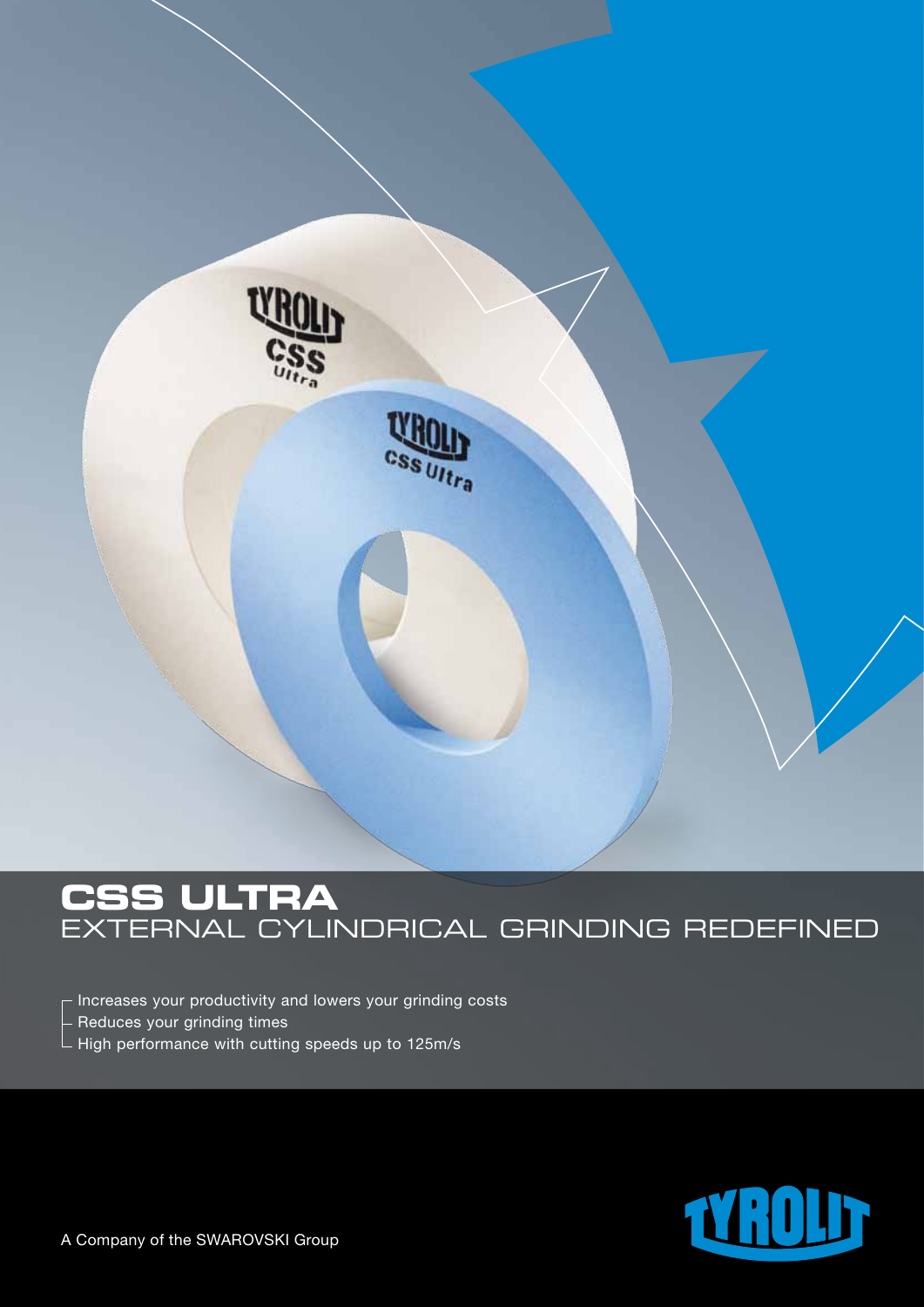## **CSS ULTRA** external cylindrical grinding redefined

During high performance grinding processes there is a build up of heat in the grinding area. Increasing wear forces constantly weaken the grain and bond structure. Due to the increased stock removal volume, the boundary layer between both these components is heavily eroded.

With CSS ULTRA, TYROLIT improves grinding performance by restructuring the micro architecture of the grinding wheel. This has been achieved by using high quality materials together with an innovative sintering technology. This enables the abrasive grain to withstand much greater loads when in use, without breaking away prematurely.

This improvement is confirmed in practice, with the maximum profile retention combined with the lowest wear when doing external cylindrical grinding with CSS ULTRA.



 $s_{s_0}$ 

### **Product- and Application benefits**

- Less wear
- Optimum profile retention
- Cooler ground section (no burning)
- High product quality
- Can be used universally

**Main applications areas**

High cutting ability

- Higher productivity / efficiency
- Shorter grinding time
- Reduced dressing requirements
- Lower grinding costs
- Quiet, even grinding process
- Highest process stability



#### **Combined grinding**

CSS ULTRA can be used perfectly for combined grinding processes with vitrified or electroplated CBN grinding tools.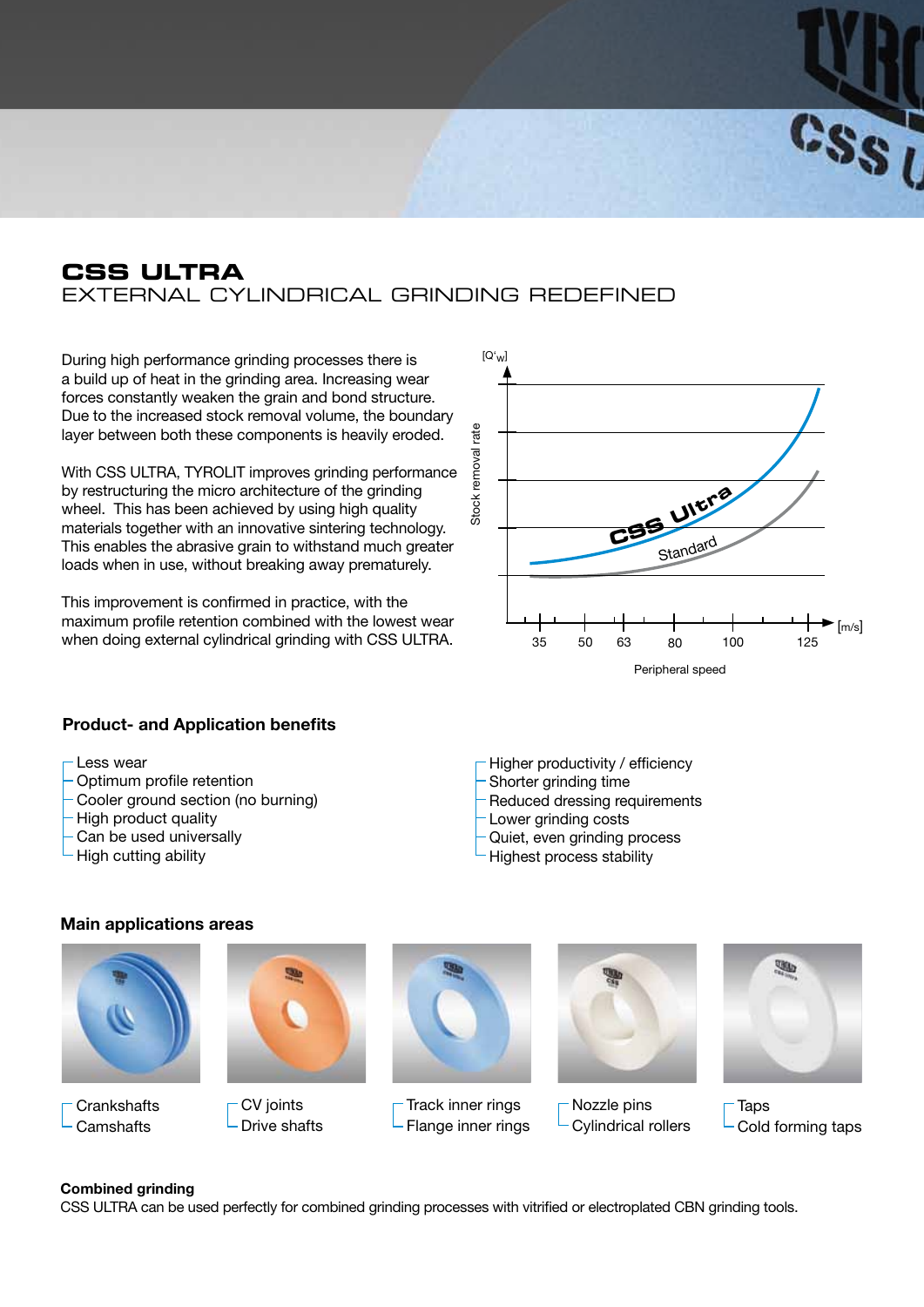

# **CSS ULTRA**

examples of applications



| <b>Denomination</b>        | <b>Chrankshaft main bearing</b> | Tap - Thread                | Ball bearing – inner ring   |
|----------------------------|---------------------------------|-----------------------------|-----------------------------|
| Material                   | C38MOD                          | <b>HSS-PM M6</b>            | <b>100Cr6</b>               |
| <b>Hardness</b>            | <b>58 till 62 HRC</b>           | 60 till 62 HRC              | <b>58 till 62 HRC</b>       |
| Machine                    | <b>Naxos</b>                    | <b>Reishauer RGB</b>        | <b>Eigenbau</b>             |
| Peripheral speed           | $50 \text{ m/s}$                | $75 \text{ m/s}$            | $80 \text{ m/s}$            |
| Cooling lubricant          | <b>Emulsion</b>                 | Oil                         | <b>Emulsion</b>             |
| Dressing amount            | $0.04$ mm                       | $0,01$ mm                   | 0,008 mm                    |
| Dressing cycle<br>bearings | $\mathbf{2}$                    | 1                           | 30                          |
| Shape &<br>dimensions      | 1KN - 1065 x 40 x 305           | 1GEW - 400 x 25 x 160       | 1LB - 610 x 25 x 304,8      |
| Specification              | <b>CS33A 541 KK6 VB1/50</b>     | <b>CS33A 240 HH3 VB1/80</b> | <b>CS66A 120 HH3 VB1/80</b> |







Reduction in grinding time by 30%

### **Dressing**

High performance grinding tools presuppose higher requirements on the dressing tools. As a system supplier TYROLIT offers a complete assortment of stationary and rotary dressing tools.